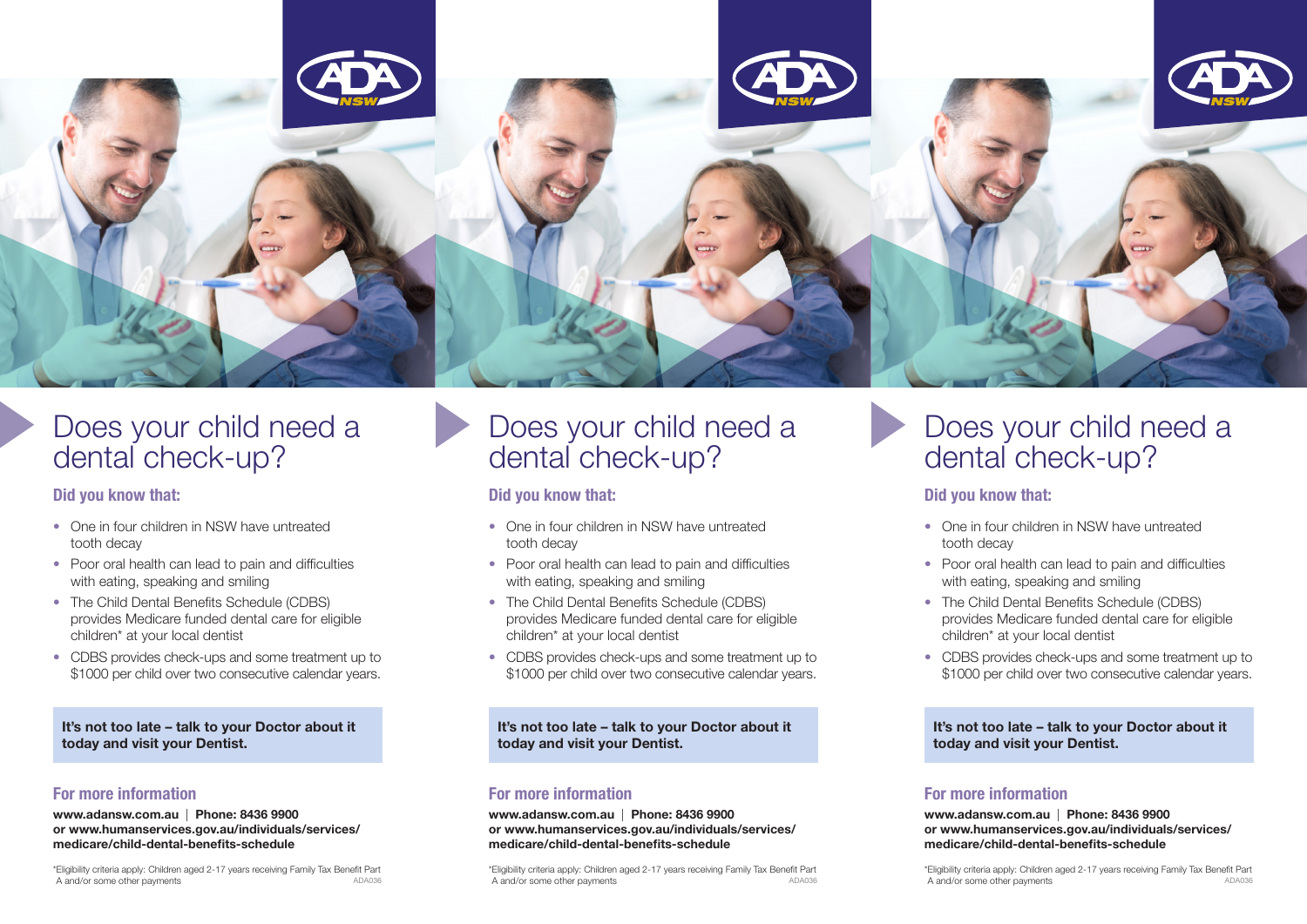

# Have you had a heart attack or a stroke?

### Did you know that:

- Gum disease is associated with an increased risk of heart attack and stroke
- Gum disease is usually painless so you may not know you have it
- Improving your oral health can help to reduce the risk of another heart attack or stroke
- Poor oral health can cause people to avoid certain foods leading to poor diet

### Do your gums bleed when you brush? Do you have sore teeth or bad breath?

It's not too late – talk to your Doctor about it today and visit your Dentist.

### For more information

www.adansw.com.au | Phone: 8436 9900

# Have you had a heart attack or a stroke?

# Did you know that:

- Gum disease is associated with an increased risk of heart attack and stroke
- Gum disease is usually painless so you may not know you have it
- Improving your oral health can help to reduce the risk of another heart attack or stroke
- Poor oral health can cause people to avoid certain foods leading to poor diet

# Do your gums bleed when you brush? Do you have sore teeth or bad breath?

It's not too late – talk to your Doctor about it today and visit your Dentist.

# For more information

www.adansw.com.au | Phone: 8436 9900

# Have you had a heart attack or a stroke?

# Did you know that:

- Gum disease is associated with an increased risk of heart attack and stroke
- Gum disease is usually painless so you may not know you have it
- Improving your oral health can help to reduce the risk of another heart attack or stroke
- Poor oral health can cause people to avoid certain foods leading to poor diet

### Do your gums bleed when you brush? Do you have sore teeth or bad breath?

It's not too late – talk to your Doctor about it today and visit your Dentist.

# For more information

www.adansw.com.au | Phone: 8436 9900

ADA036 ADA036 ADA036